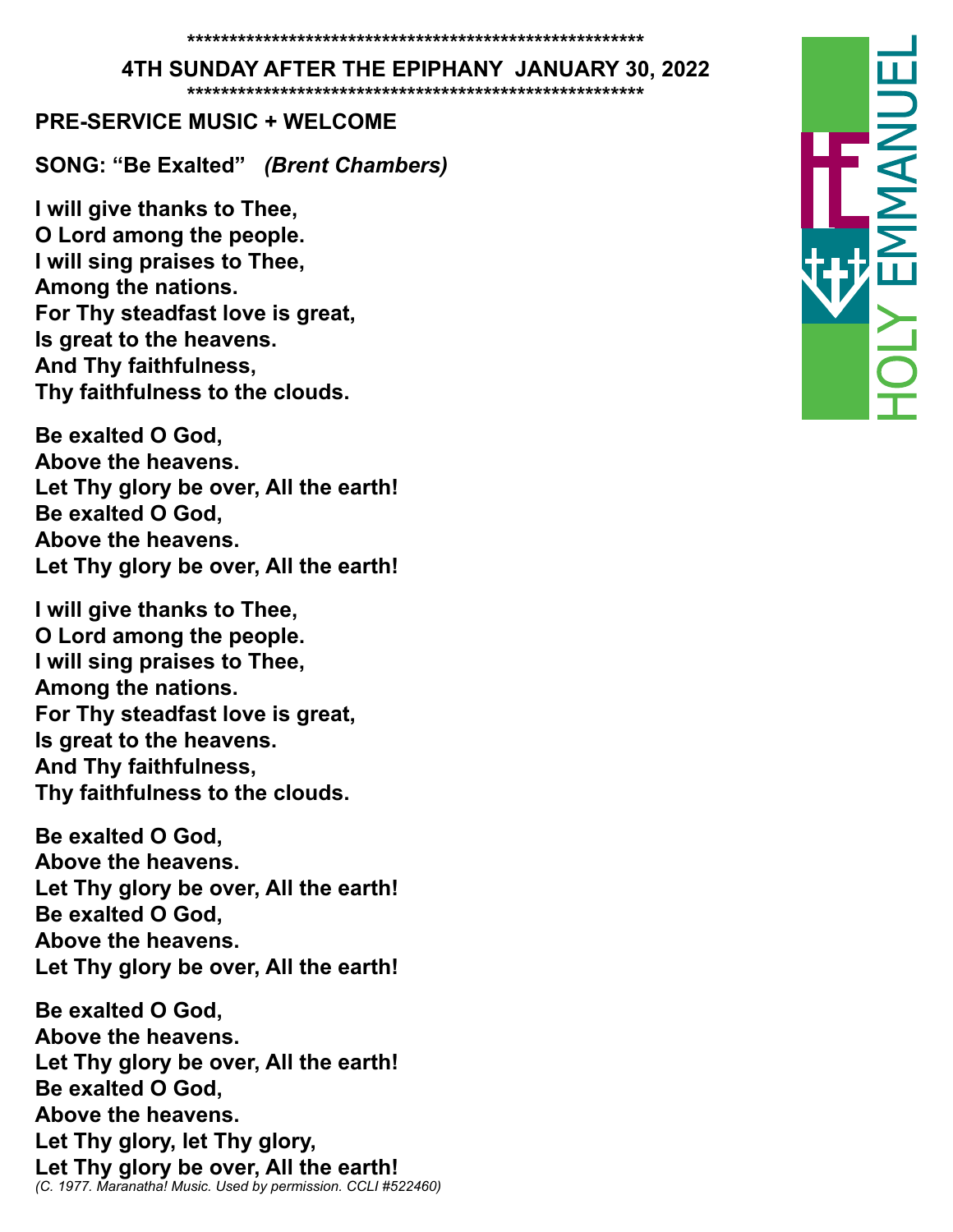### **INVOCATION**

#### **CONFESSION OF SIN:**

Pastor: As penitent people, we ask God for His grace and mercy.

*(Moment of silence for personal confession)*

Let us now join together in confessing our sins to God, our merciful Father.

- **People: Gracious God, in heartfelt repentance we admit and confess our sinfulness. We are sin-stained people by nature. Each day we have sinned and done things we ought not to have done, and have not done that which we are to have been doing as Your servants. We do indeed deserve Your punishment in this life and for eternity. Trusting in Your mercy, we come to You for forgiveness. Our trust is in the merits of Your Son, our Savior Jesus Christ. Have mercy on us, O God. Grant us forgiveness of all our sins, and by the power of the Holy Spirit at work within our hearts and lives, lead us along the path of righteousness, to the glory and honor of Your holy name. Amen.**
- Pastor: God is merciful. For the sake of His Son Jesus, the Father hears our cry, and grants us forgiveness.
- **People: Worthy is the Lamb, who was slain, to receive power and wealth and wisdom and strength and honor and glory and praise! To him who sits on the throne and to the Lamb be praise and honor and glory and power, for ever and ever! Amen.** *(Rev 5:12,13)*

# **VERSES:** *(Responses sung, LSB p. 219ff)*

Pastor: O Lord, open my lips

**People: And my mouth will declare Your praise.** 

Pastor: Make haste, O God, to deliver me.

**People: Make haste to help me, O Lord. Glory be to the Father and to the Son and to the Holy Spirit; as it was in the beginning, is now, and will be forever. Amen. Praise to You, O Christ. Alleluia!**

 $|3 - 2|$ 

Pastor: Blessed be God, the Father, the Son, and the Holy Spirit. **People: O Come, let us worship Him.** 

| THE VENITE: (Sung, LSB p. 220)                                                                                                                                                                                                                                                                                                                                                                     |                                              |                                |                                                                                                                                                                                                                                                                                    |               |                                                              |
|----------------------------------------------------------------------------------------------------------------------------------------------------------------------------------------------------------------------------------------------------------------------------------------------------------------------------------------------------------------------------------------------------|----------------------------------------------|--------------------------------|------------------------------------------------------------------------------------------------------------------------------------------------------------------------------------------------------------------------------------------------------------------------------------|---------------|--------------------------------------------------------------|
| O<br>1 O come, let us sing to<br>3 The sea is His, for He made                                                                                                                                                                                                                                                                                                                                     | the<br>great.<br>the                         | Lord,<br>God<br>it.<br>Son     | 1 Let us come into His presence with thanks - giv<br>2 The deep places of the earth are<br>$3$ O come, let us worship and $\ldots$ bow<br>5 as it was in the be                                                                                                                    | gin           | ing,<br>hand:<br><b>His</b><br>down,<br>God,<br>our<br>ning, |
| 1 let us make a joyful noise to the rock of our<br>2 and a great $\ldots$ $\ldots$ $\ldots$ $\ldots$ $\ldots$ $\ldots$ $\ldots$ $\ldots$ $\ldots$<br>5 and to the $\ldots$ $\ldots$ $\ldots$ $\ldots$ $\ldots$ $\ldots$ $\ldots$ $\ldots$ $\ldots$ $\ldots$ $\ldots$ $\ldots$ $\ldots$ $\ldots$ $\ldots$ $\ldots$ $\ldots$ $\ldots$ $\ldots$ $\ldots$ $\ldots$ $\ldots$ $\ldots$ $\ldots$ $\ldots$ | sal - va<br>bove all<br>$a -$<br><b>Spir</b> | tion.<br>gods.<br>land.<br>it: | 1 let us make a joyful noise to see the set of the set of the senge of<br>2 the strength of the hills is $\dots \dots \dots$ His _______ al<br>3 let us kneel before the  Lord, our mak<br>4 and we are the people of His pasture and the sheep___ of<br>5 is now, and will be for | er.<br>$ev -$ | praise.<br>SO.<br>er.<br>His hand.<br>men.                   |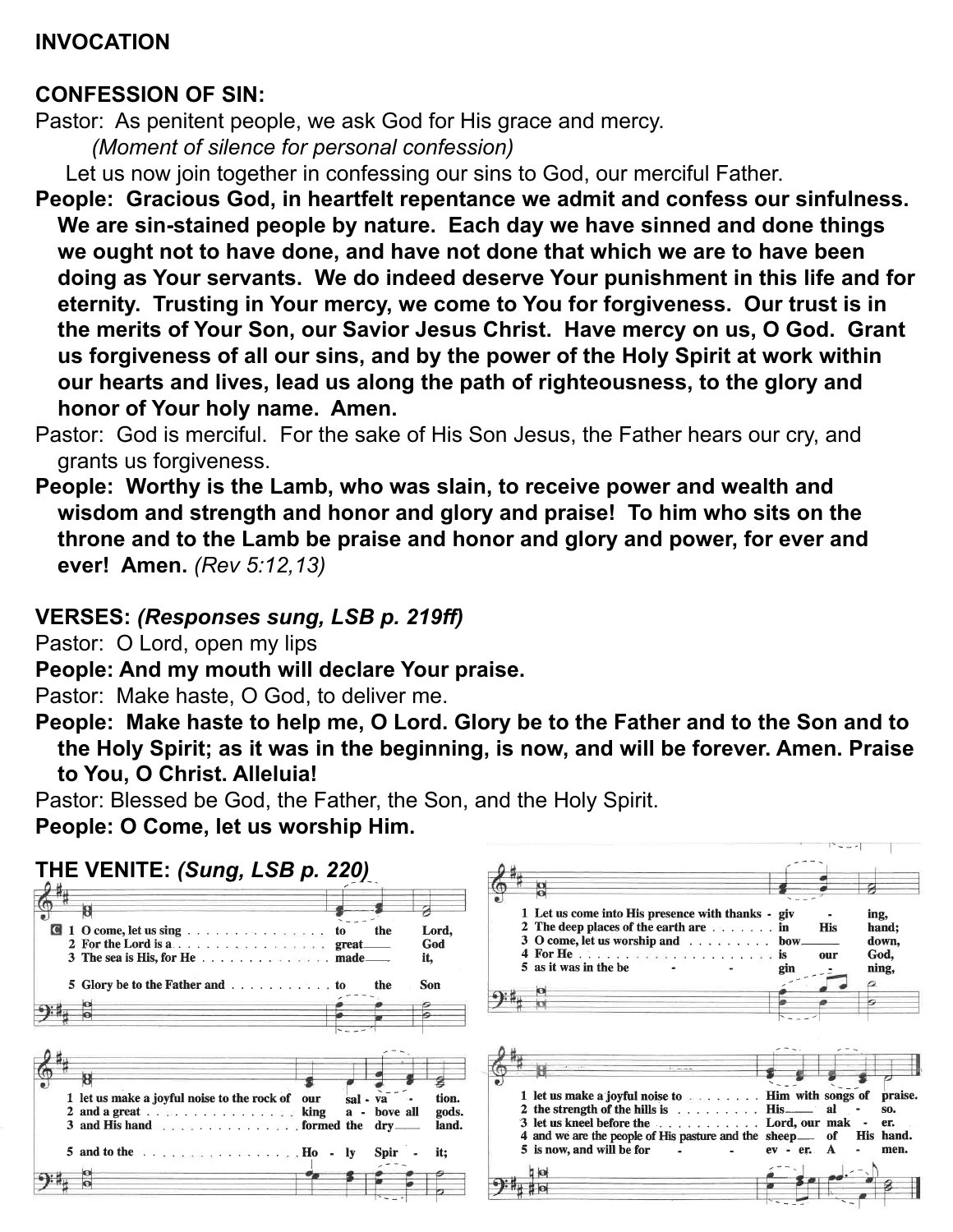# **OLD TESTAMENT READING: Jeremiah 1:4-10**

<sup>4</sup> The word of the LORD came to me, saying,  $5$  "Before I formed you in the womb I knew you, before you were born I set you apart; I appointed you as a prophet to the nations." <sup>6</sup> "Ah, Sovereign LORD," I said, "I do not know how to speak; I am only a child." 7 But the LORD said to me, "Do not say, 'I am only a child.' You must go to everyone I send you to and say whatever I command you. <sup>8</sup> Do not be afraid of them, for I am with you and will rescue you," declares the LORD. 9 Then the LORD reached out his hand and touched my mouth and said to me, "Now, I have put my words in your mouth. <sup>10</sup> See, today I appoint you over nations and kingdoms to uproot and tear down, to destroy and overthrow, to build and to plant."

# **EPISTLE READING: 1 Corinthians 12:27-13:13**

 $27$  Now you are the body of Christ, and each one of you is a part of it.  $28$  And in the church God has appointed first of all apostles, second prophets, third teachers, then workers of miracles, also those having gifts of healing, those able to help others, those with gifts of administration, and those speaking in different kinds of tongues. <sup>29</sup> Are all apostles? Are all prophets? Are all teachers? Do all work miracles? 30 Do all have gifts of healing? Do all speak in tongues? Do all interpret? <sup>31</sup> But eagerly desire the greater gifts. And now I will show you the most excellent way...<sup>1</sup> If I speak in the tongues of men and of angels, but have not love, I am only a resounding gong or a clanging cymbal. <sup>2</sup> If I have the gift of prophecy and can fathom all mysteries and all knowledge, and if I have a faith that can move mountains, but have not love, I am nothing. <sup>3</sup> If I give all I possess to the poor and surrender my body to the flames, but have not love, I gain nothing. 4 Love is patient, love is kind. It does not envy, it does not boast, it is not proud. <sup>5</sup> It is not rude, it is not self-seeking, it is not easily angered, it keeps no record of wrongs.  $6$  Love does not delight in evil but rejoices with the truth.  $7$  It always protects, always trusts, always hopes, always perseveres. 8 Love never fails. But where there are prophecies, they will cease; where there are tongues, they will be stilled; where there is knowledge, it will pass away. <sup>9</sup> For we know in part and we prophesy in part,  $10$  but when perfection comes, the imperfect disappears.  $11$  When I was a child, I talked like a child, I thought like a child, I reasoned like a child. When I became a man, I put childish ways behind me. <sup>12</sup> Now we see but a poor reflection as in a mirror; then we shall see face to face. Now I know in part; then I shall know fully, even as I am fully known. <sup>13</sup> And now these three remain: faith, hope and love. But the greatest of these is love.

## **RESPONSE:** *(Spoken)*

Pastor: Teach me your way, O Lord, **People: That I may walk in Your truth.**  Pastor: Your word is a lamp to my feet and a light to my path. **People: Glory be to the Father and to the Son and to the Holy Spirit. Amen.**

# **SONG: "Ancient Words"** *(Lynn DeShazo)*

**Holy words, long preserved For our walk in this world; They resound with God's own heart, O, let the ancient words impart. Words of life, words of hope, Give us strength, help us cope; In this world where e'er we roam,**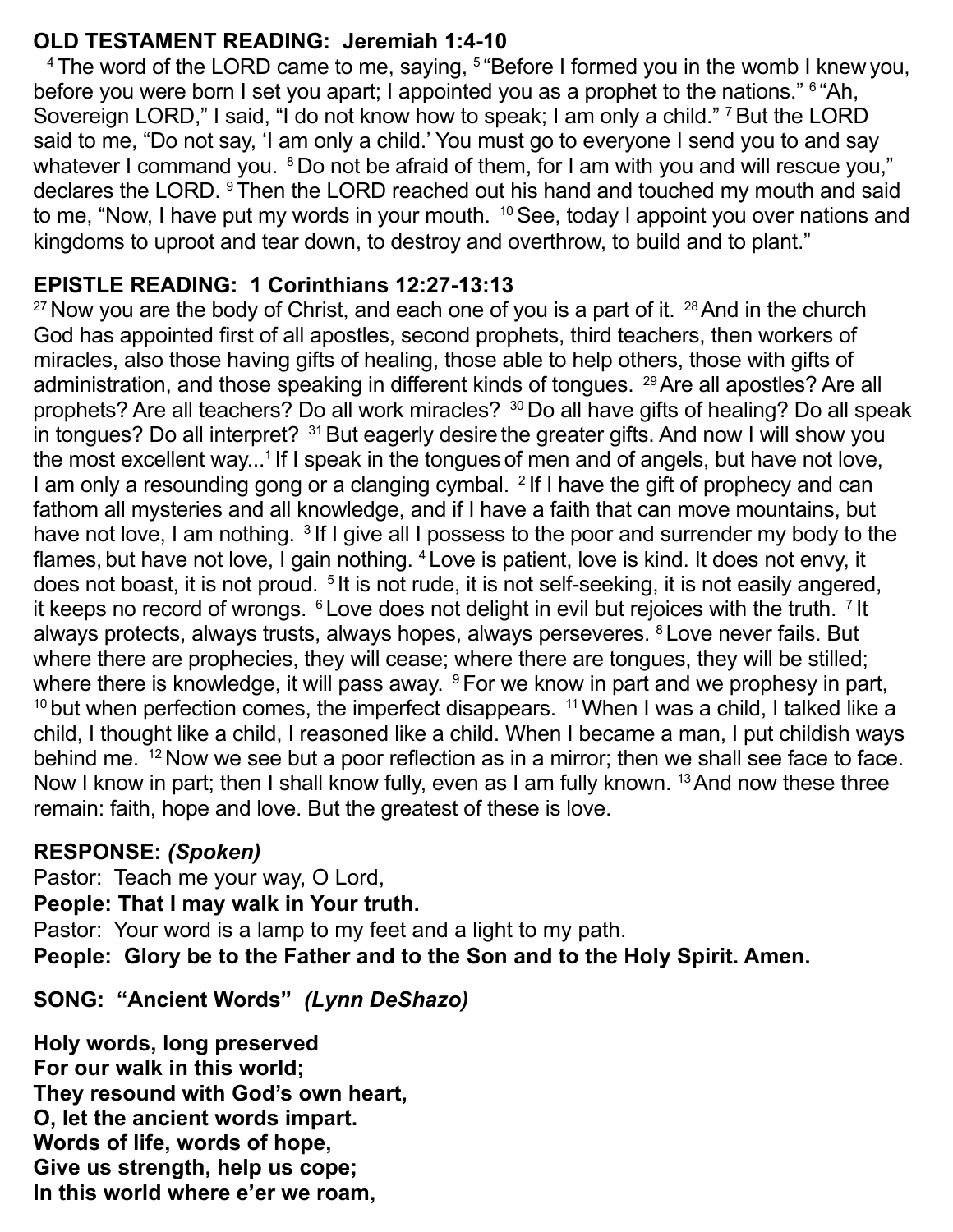**Ancient words will guide us home. Ancient words, ever true, Changing me, changing you; We have come with open hearts, O let the ancient words impart.**

**Holy words of our faith Handed down to this age, Came to us through sacrifice; O, heed the faithful words of Christ. Ancient words, ever true, Changing me, changing you; We have come with open hearts, O let the ancient words impart**

**Martyr's blood stains each page, They have died for this faith; Hear them cry through the years; Heed these words and hold them dear. Ancient words, ever true, Changing me, changing you; We have come with open hearts, O let the ancient words impart**

**We have come with open hearts, O let the ancient words impart. O let the ancient words impart.** *(C. 2001 Integrity's Hosanna! Music Used by permission. CCLI #522460)*

**SERMON: Luke 4:21-32 "Familiar Contempt"**

**THE OFFERING** 

**HYMN: "We Praise You and Acknowledge You..."** *(LSB #941)*

**We praise You and acknowledge You, O God, to be the Lord, The Father Everlasting, by all the earth adored. To You all angel powers cry aloud, the heavens sing, The cherubim and seraphim their praises to You bring: "O holy, holy, holy Lord God of Sabaoth; Your majesty and glory fill the heavens and the earth!"**

**The band of the apostles in glory sing Your praise; The fellowship of prophets their deathless voices raise. The martyrs of Your kingdom, a great and noble throng, Sing with the holy Church throughout all the world this song: "O all majestic Father, Your true and only Son, And Holy Spirit, Comforter forever Three in One!"**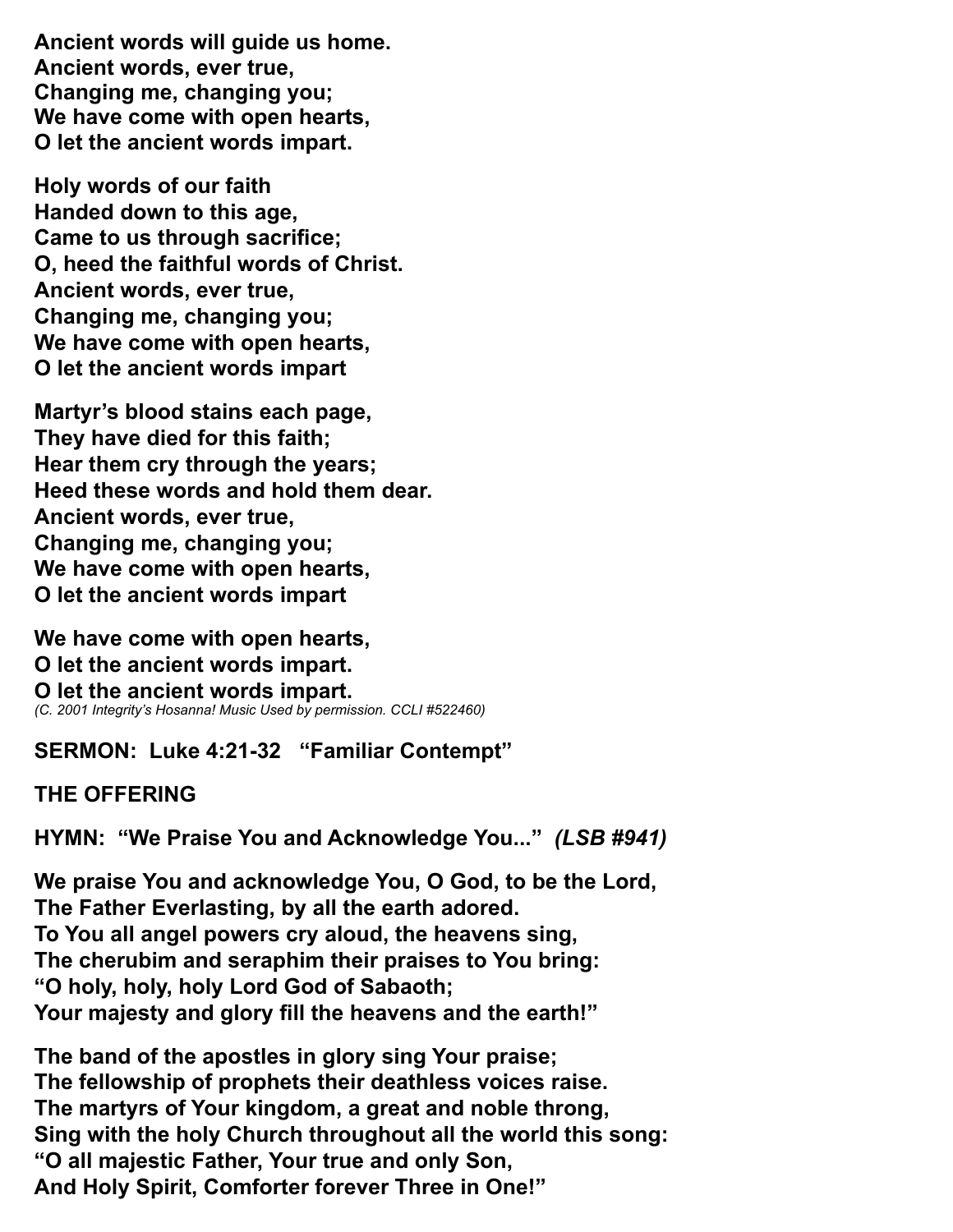**You, Christ, are King of glory, the everlasting Son, Yet you, with boundless love, sought to rescue ev'ryone: You laid aside Your glory, were born of virgin's womb, Were crucified for us and were placed into a tomb; Then by Your resurrection You won for us reprieve-You opened heavn's kingdom to all who would believe.**

**You sit in splendid glory, enthroned at God's right hand, Upholding earth and heaven by forces You command. We know that You will come as our Judge that final day, So help Your servants You have redeemed by blood, we pray; May we with saints be numbered where praises never end, In glory everlasting. Amen, O Lord, amen!** *(Text C. 1999 Used by permission LSBHymnLicense.net#100014389)*

# **PRAYERS**

# **THE LORD'S PRAYER**

**People: Our Father who art in heaven, Hallowed be Thy name; Thy kingdom come; Thy will be done on earth as it is in heaven; Give us this day our daily bread; And forgive us our trespasses, as we forgive those who trespass against us; And lead us not into temptation; But deliver us from evil; For thine is the kingdom and the power and the glory forever and ever. Amen.** 

# **BLESSING**

**HYMN: "On What Has Now Been Sown"** *(LSB #921)*

**On what has now been sown Thy blessing, Lord, bestow; The pow'r is Thine alone To make it sprout and grow. Do Thou in grace the harvest raise, And Thou alone shalt have the praise.** 

**To Thee our wants are known, From Thee are all our pow'rs; Accept what is Thine own And pardon what is ours. Our praises, Lord, and prayers receive, And to Thy Word a blessing give.** 

**O grant that each of us, Now met before Thee here, May meet together thus When Thou and Thine appear And follow Thee to heav'n, our home. E'en so, amen, Lord Jesus, come!** *(Public Domain)*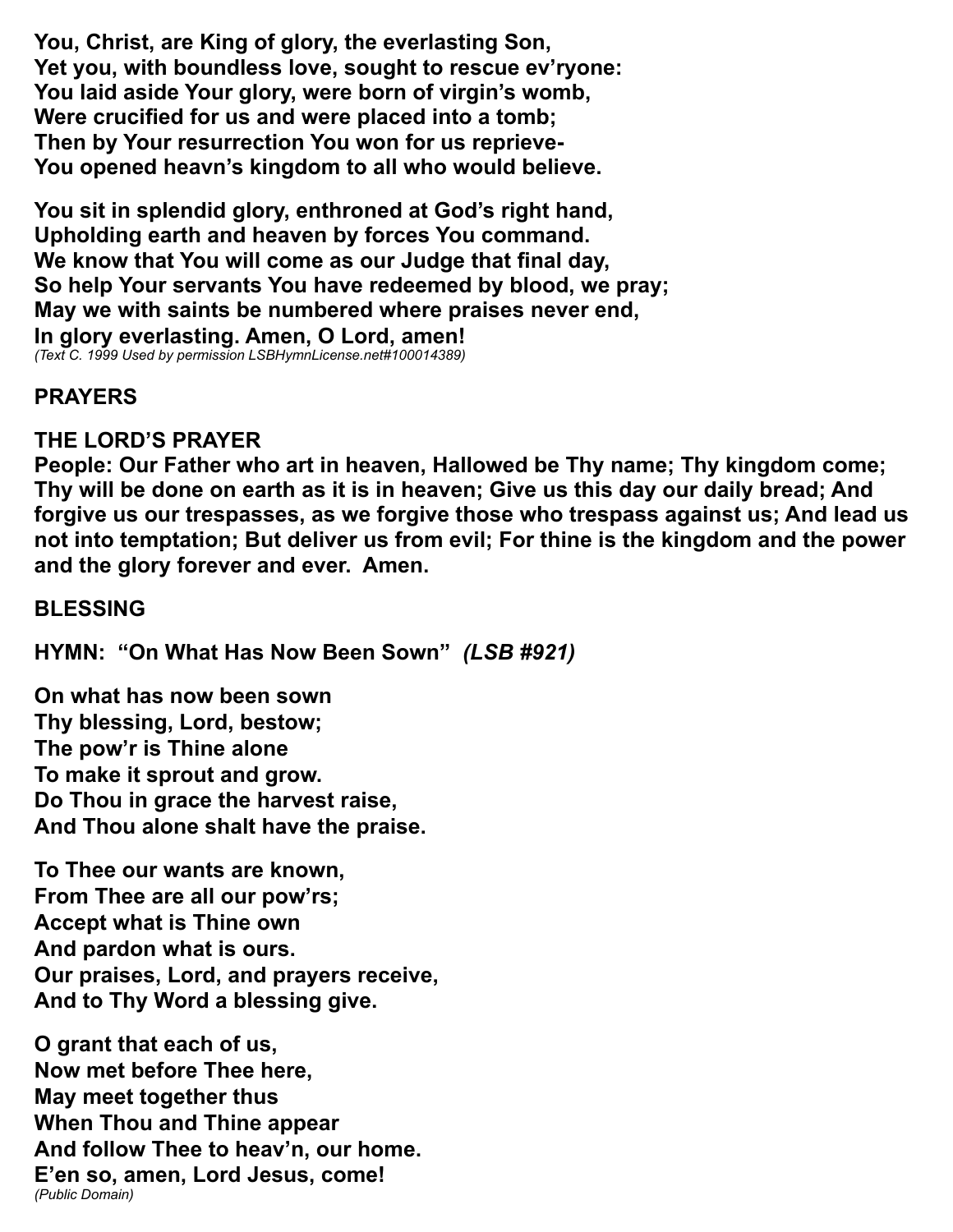

# **PRAYER MINISTRY**

*Please include the following friends and happenings in your personal prayers*

*For God's Blessing On Their Medical Treatment* - Richard St Martin

*Our Home bound & Those In Care Centers* - Pat Hibben - John Arne - Vera Marko - Lillian Prok - Sharon Bliven -

Lorraine McKay - Marion Michalik - ee Dolny

#### *Our Local & Global Mission Ministries*

-Rev Dr. Dan & Dr. Joan Jastram, Northern Asia (Recipients of our "Together In Mission")

-Rev. Blidi Minely, Liberia, Africa (Recipient of our "Care Barrels")

#### *Local & Global Concerns*

-For Health & Safety in this COVID 16 Pandemic

-For a spirit of unity and Godliness among the leadership of The United States of America and President Biden



**Adult Bible Class: Meets on Sundays at 8:30am-9:15am. Meets on Sundays at 8:30am-9:15am. Also meets on Tuesdays at 11am-noon. Also meets on Tuesdays at 11am-noon. Location: Church fellowship hall. Adult Bible Class: Adult Bible Class:** w meets on Tuesuays at Train-noom.<br>Leastberg Okensk fallengelig hall **Adults** Class: **Meets on Sundays at 8:30am-9:15am.** 

Topic: Both classes are the same. We are currently finishing up our look at the  $\Box$ **book of Revelation.**





#### **PROVIDING EXCELLENT**

- Academic Preparation • Developing love for and
- excitement about learning • Excelling at reading, writing and effective communication
- Training minds for success at the next academic level
	- Creating a strong work ethic, critical thinking skills and the ability to relate well with others

1,885 **Schools** 



21,222 **Teachers** 



#### Sharing the life-changing message of Jesus' love with more than students, their 200,000 students, their

families and the community

- **Definition** and celebrating<br>God's lavish gifts of love, grace • Experiencing and celebrating and mercy
- **•** Sharing those gifts with others

**Dec 15th, 6:30pm. Advent Service.**  Learn more:

**Advent Service Theme: "What Do Angels Do?" Example 20 Example 20 C**  $\bullet$  **C**  $\bullet$  **C**  $\bullet$  **C**  $\bullet$  **p Advent Service Theme: "What Do Angels Do?"** 888-THE LCMS (843-5267) **Advent Service Theme: "What Do Angels Do?"** *lcms.org/school-ministry* **AAQO6** 

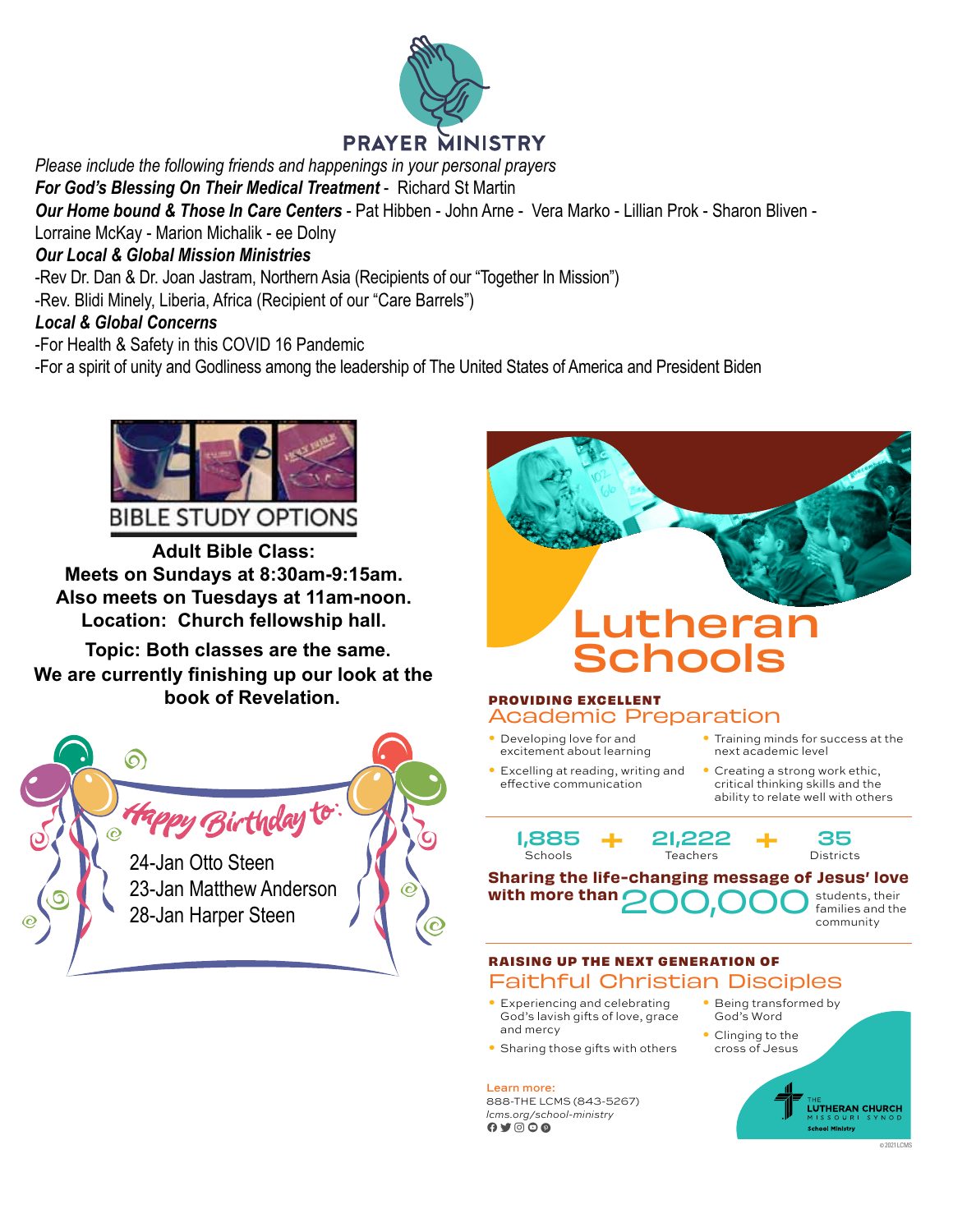# **Scripture References Jan 30, 2022**

#### **Luke 4:21-32**

 $21...$ he began by saying to them, "Today this scripture is fulfilled in your hearing."  $22$  All spoke well of him and were amazed at the gracious words that came from his lips. "Isn't this Joseph's son?" they asked. <sup>23</sup> Jesus said to them, "Surely you will quote this proverb to me: 'Physician, heal yourself! Do here in your hometown what we have heard that you did in Capernaum."<sup>24</sup> "I tell you the truth," he continued, "no prophet is accepted in his hometown. <sup>25</sup> I assure you that there were many widows in Israel in Elijah's time, when the sky was shut for three and a half years and there was a severe famine throughout the land. <sup>26</sup> Yet Elijah was not sent to any of them, but to a widow in Zarephath in the region of Sidon. <sup>27</sup> And there were many in Israel with leprosy in the time of Elisha the prophet, yet not one of them was cleansed—only Naaman the Syrian." <sup>28</sup> All the people in the synagogue were furious when they heard this. <sup>29</sup> They got up, drove him out of the town, and took him to the brow of the hill on which the town was built, in order to throw him down the cliff.  $30$  But he walked right through the crowd and went on his way.  $31$  Then he went down to Capernaum, a town in Galilee, and on the Sabbath began to teach the people. <sup>32</sup> They were amazed at his teaching, because his message had authority.

#### **Luke 12:6,7**

<sup>6</sup> Are not five sparrows sold for two pennies? Yet not one of them is forgotten by God. <sup>7</sup> Indeed, the very hairs of your head are all numbered. Don't be afraid; you are worth more than many sparrows.

#### **Romans 5:8**

 $^{\rm 8}...$ God demonstrates his own love for us in this: While we were still sinners, Christ died for us.

#### **4TH SUNDAY AFTER THE EPIPHANY JANUARY 30, 2022 Luke 4:21-32 "Familiar Contempt"**

*<sup>21</sup>and he began by saying to them, "Today this scripture is fulfilled in your hearing." 22 All spoke well of him and were amazed at the gracious words that came from his lips. "Isn't this Joseph's son?" they asked. 23 Jesus said to them, "Surely you will quote this proverb to me: 'Physician, heal yourself! Do here in your hometown what we have heard that you did in Capernaum.'" 24 "I tell you the truth," he continued, "no prophet is accepted in his hometown. 25 I assure you that there were many widows in Israel in Elijah's time, when the sky was shut for three and a half years and there was a severe famine throughout the land. 26 Yet Elijah was not sent to any of them, but to a widow in Zarephath in the region of Sidon. 27 And there were many in Israel with leprosy in the time of Elisha the prophet, yet not one of them was cleansed—only Naaman the Syrian." 28 All the people in the synagogue were furious when they heard this. 29 They got up, drove him out of the town, and took him to the brow of the hill on which the town was built, in order to throw him down the cliff. <sup>30</sup> But he walked right through the crowd and went on his way. 31 Then he went down to Capernaum, a town in Galilee, and on the Sabbath began to teach the people. 32 They were amazed at his teaching, because his message had authority.*

1. Why do we sometimes have a hard time understanding God's word?

2. What did the people of Jesus' hometown view him as?